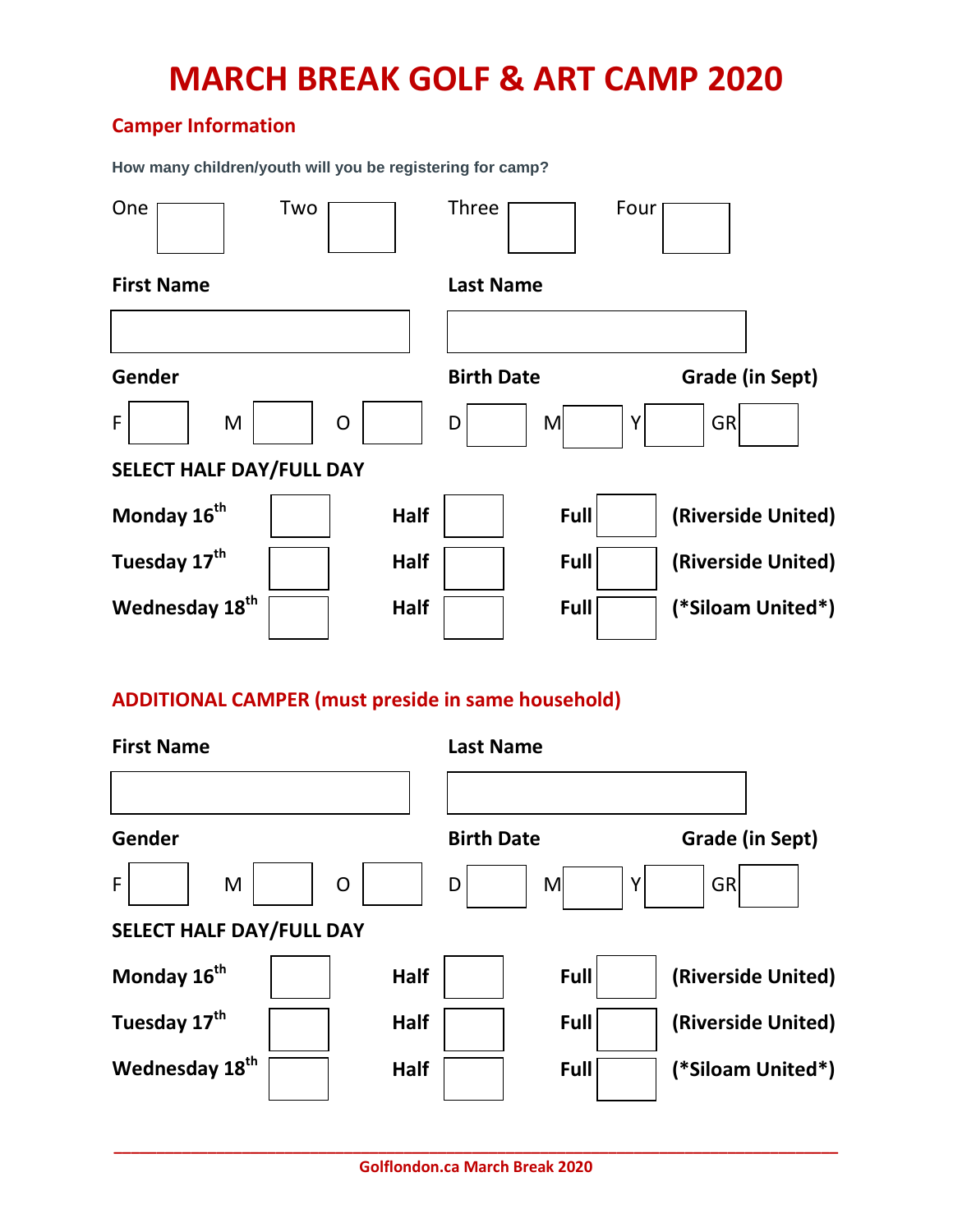# **ADDITIONAL CAMPER (must preside in same household)**

| <b>First Name</b>                         | <b>Last Name</b>  |                        |  |  |
|-------------------------------------------|-------------------|------------------------|--|--|
| Gender                                    | <b>Birth Date</b> | <b>Grade (in Sept)</b> |  |  |
| F<br>M<br>$\mathsf{O}$                    | M<br>D            | Y<br>GRI               |  |  |
| <b>SELECT HALF DAY/FULL DAY</b>           |                   |                        |  |  |
| Monday 16 <sup>th</sup><br><b>Half</b>    | Full              | (Riverside United)     |  |  |
| Tuesday 17 <sup>th</sup><br><b>Half</b>   | Full              | (Riverside United)     |  |  |
| Wednesday 18 <sup>th</sup><br><b>Half</b> | Full              | (*Siloam United*)      |  |  |

# **ADDITIONAL CAMPER (must preside in same household)**



For families with two or more children attending the same day of camp, you are eligible to receive a discount for all children after your first. Contact Riverside United, Siloam United or me directly at [johann@golflondon.ca](mailto:johann@golflondon.ca)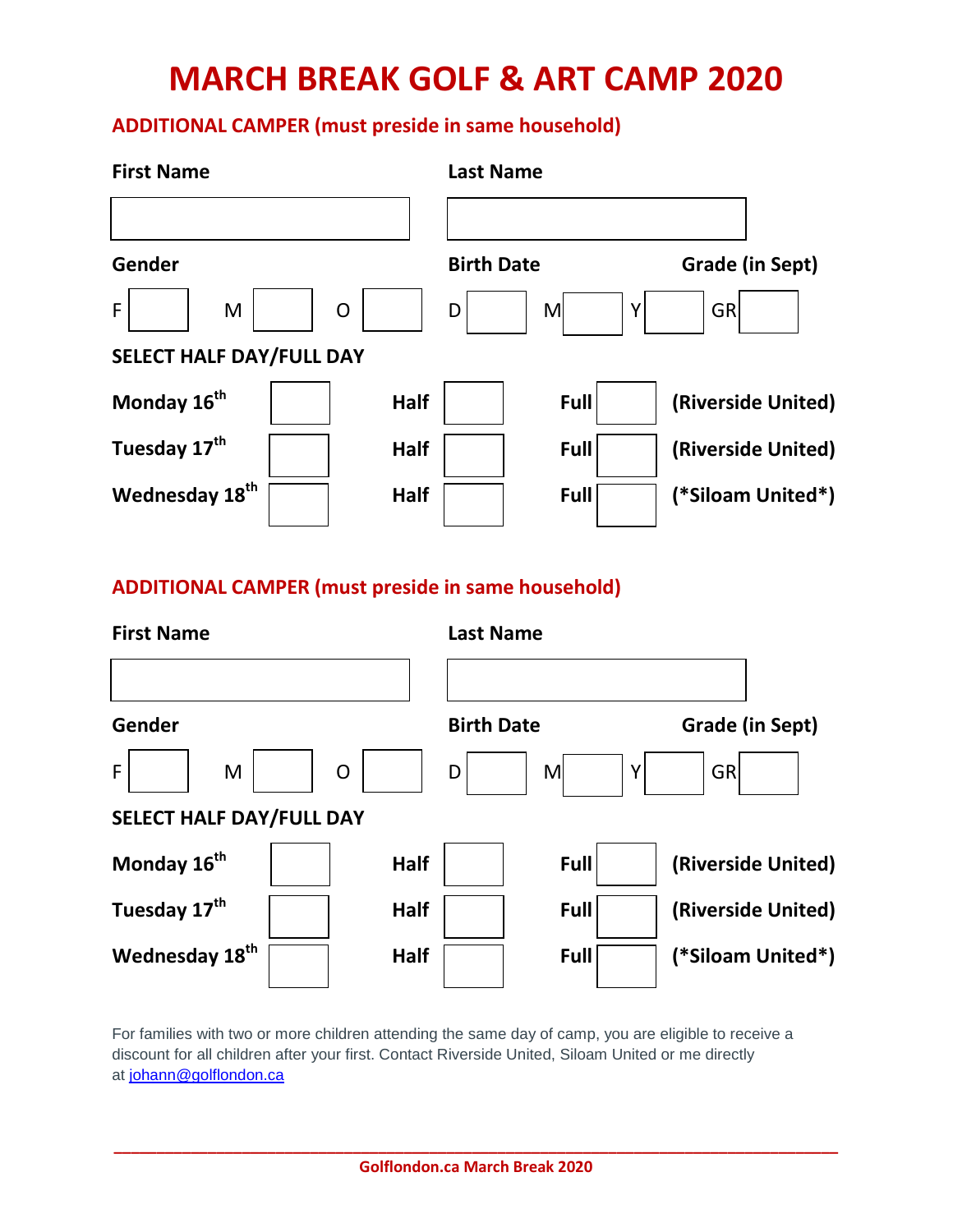## **Household / Adult Primary Contact**

| <b>Relationship to Child</b>          |                    |       |  |  |
|---------------------------------------|--------------------|-------|--|--|
| Mother                                | Guardian<br>Father | Other |  |  |
| <b>First Name</b><br><b>Last Name</b> |                    |       |  |  |
|                                       |                    |       |  |  |
|                                       |                    |       |  |  |

#### **Address 1**

**City**

## **Postal Code**



**Emergency Contact 1**

## **Relationship To Child(ren)**

**Name Emergency 1 Phone**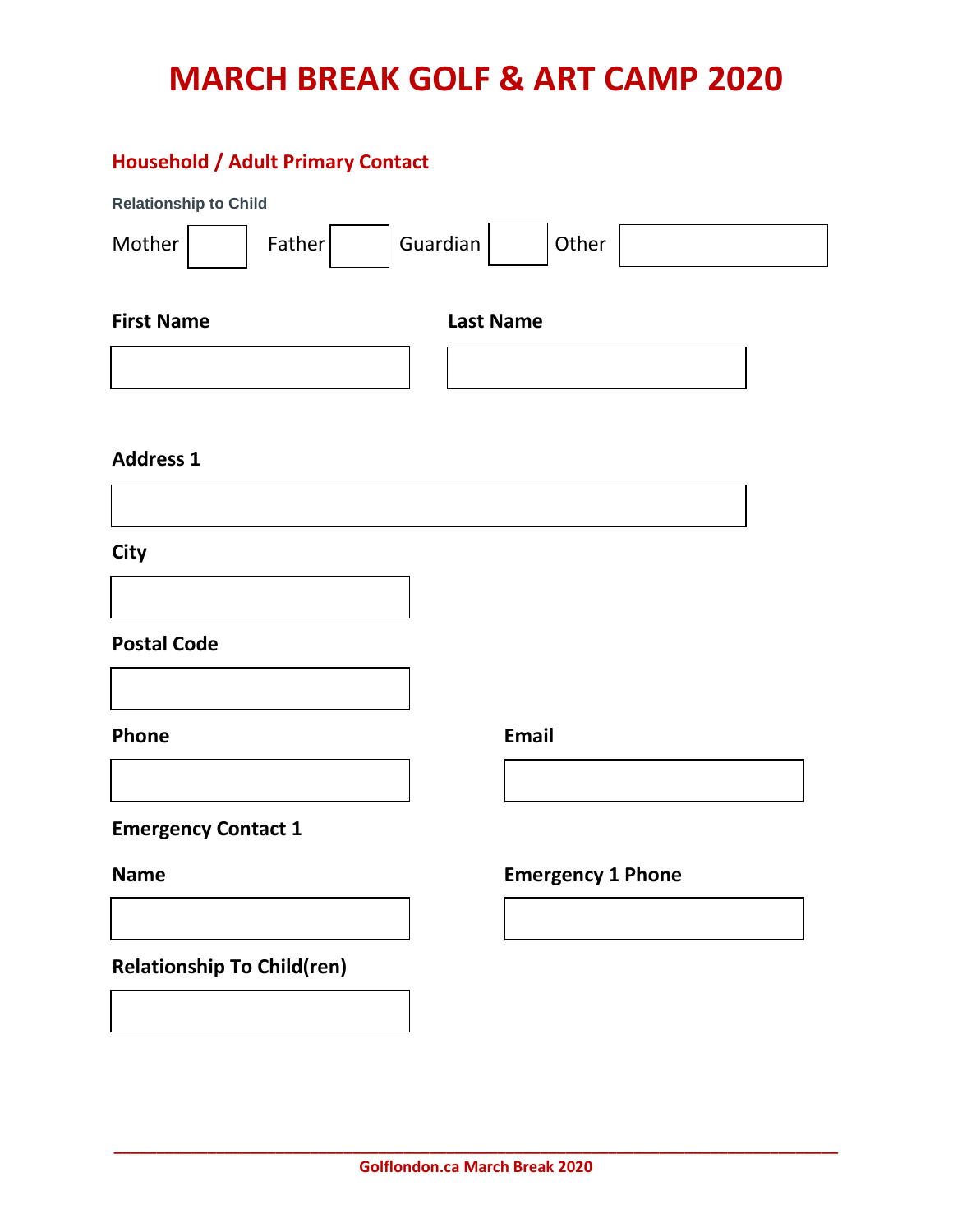### **Emergency Contact 2**

**Relationship To Child(ren)**

# **Child 1 Health Information**

General Issues? Medications

#### **Health Card Number**

# **Child 2 Health Information**

# General Issues? Medications

**Health Card Number**

### **Name Emergency 1 Phone**

## **Allergies/Epi-Pen Additional Information**

# **Allergies/Epi-Pen Additional Information**